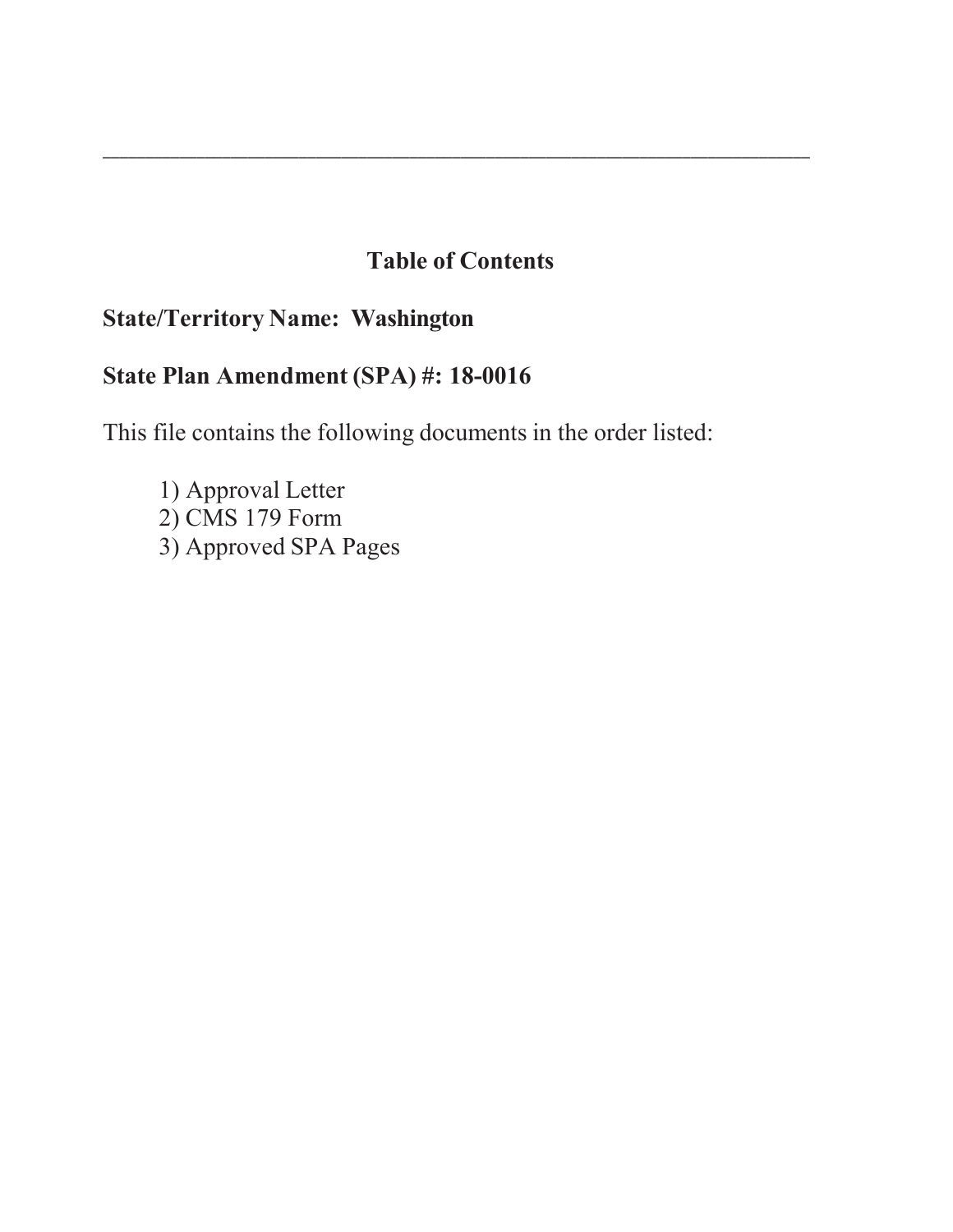DEPARTMENT OF HEALTH & HUMAN SERVICES Centers for Medicare & Medicaid Services Seattle Regional Office 701 Fifth Avenue, Suite 1600, MS/RX-200 Seattle, WA 98104



Division of Medicaid & Children's Health Operations

May 30, 2018

Susan Birch, Director MaryAnne Lindeblad, Medicaid Director Health Care Authority PO Box 45502 Olympia, WA 98504-5010

RE: Washington State Plan Amendment (SPA) Transmittal Number 18-0016

Dear Ms. Birch and Ms. Lindeblad:

The Centers for Medicare & Medicaid Services (CMS) has completed its review of State Plan Amendment (SPA) Transmittal Number WA 18-0016. This amendment updated billing code and coverage changes from the Centers for Medicare and Medicaid Services (CMS), Medicaid, and other sources. This SPA also added a description of the payment methodology for critical care services.

This SPA is approved with an effective date of April 1, 2018.

If there are additional questions please contact me, or your staff may contact James Moreth at James.Moreth@cms.hhs.gov or (360) 943-0469.

| Sincerely. |                  |  |  |
|------------|------------------|--|--|
|            |                  |  |  |
|            |                  |  |  |
|            |                  |  |  |
|            | $TT'11$ D<br>- 4 |  |  |

Wendy Hill Petras Acting Associate Regional Administrator

cc: Ann Myers, SPA Coordinator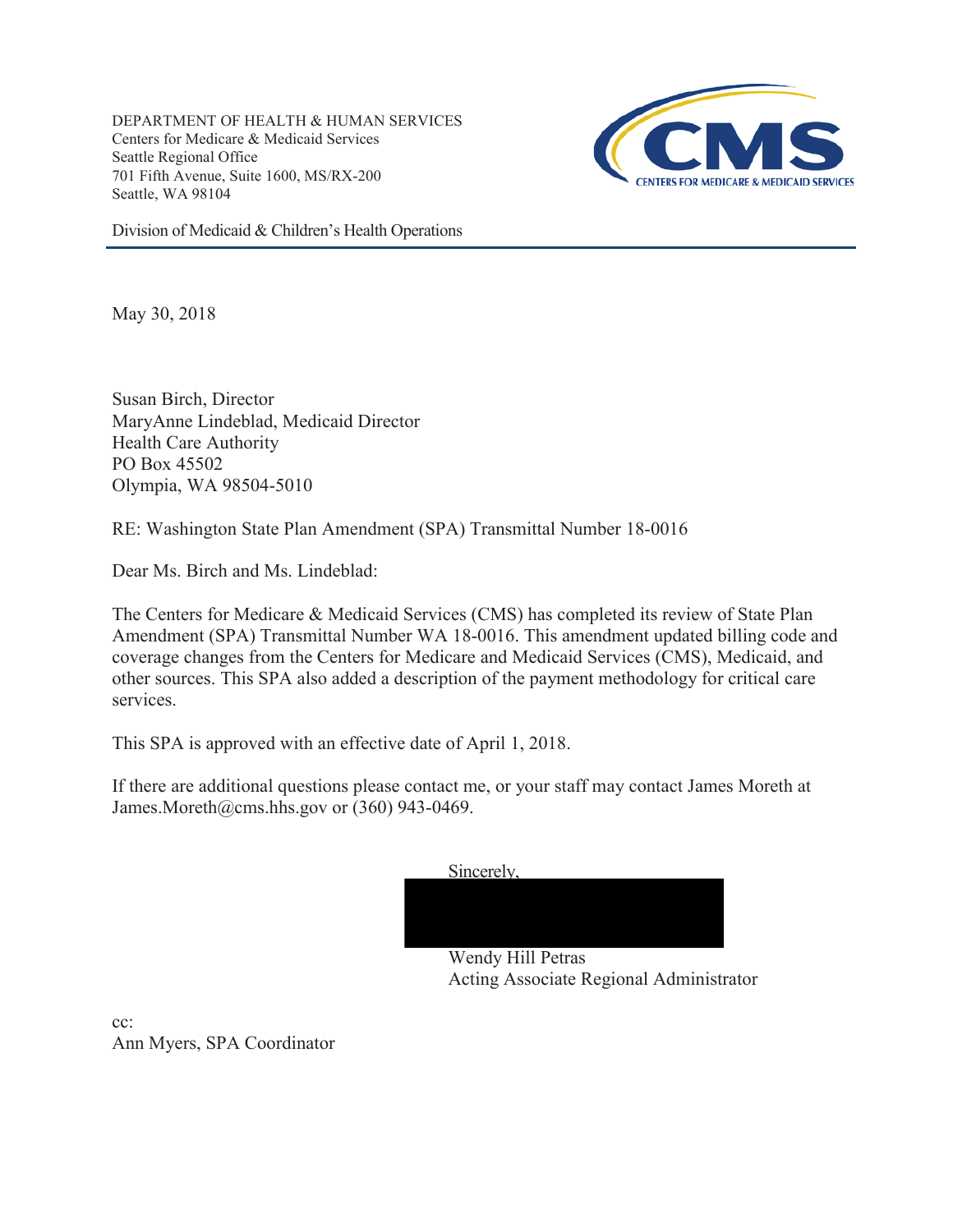| DEPARTMENT OF HEALTH AND HUMAN SERVICES<br><b>HEALTH CARE FINANCING ADMINISTRATION</b>                                                                                                                                | <b>FORM APPROVED</b><br>OMB NO. 0938-0193                                      |                                         |  |  |
|-----------------------------------------------------------------------------------------------------------------------------------------------------------------------------------------------------------------------|--------------------------------------------------------------------------------|-----------------------------------------|--|--|
| <b>TRANSMITTAL AND NOTICE OF APPROVAL OF</b><br><b>STATE PLAN MATERIAL</b>                                                                                                                                            | 1. TRANSMITTAL NUMBER:<br>18-0016                                              | 2. STATE<br>Washington                  |  |  |
| <b>FOR: HEALTH CARE FINANCING ADMINISTRATION</b>                                                                                                                                                                      | 3. PROGRAM IDENTIFICATION: TITLE XIX OF THE<br>SOCIAL SECURITY ACT (MEDICAID)  |                                         |  |  |
| TO: REGIONAL ADMINISTRATOR<br>HEALTH CARE FINANCING ADMINISTRATION<br>DEPARTMENT OF HEALTH AND HUMAN SERVICES                                                                                                         | 4. PROPOSED EFFECTIVE DATE<br>April 1, 2018                                    |                                         |  |  |
| 5. TYPE OF PLAN MATERIAL (Check One):                                                                                                                                                                                 |                                                                                |                                         |  |  |
| NEW STATE PLAN                                                                                                                                                                                                        | AMENDMENT TO BE CONSIDERED AS NEW PLAN                                         | $\boxtimes$ AMENDMENT                   |  |  |
| COMPLETE BLOCKS 6 THRU 10 IF THIS IS AN AMENDMENT (Separate Transmittal for each amendment)                                                                                                                           |                                                                                |                                         |  |  |
| 6. FEDERAL STATUTE/REGULATION CITATION:<br>Section 1905(a) of the Social Security Act                                                                                                                                 | 7. FEDERAL BUDGET IMPACT:<br>a. FFY 2018 \$0<br>b. FFY 2019 \$0                |                                         |  |  |
| 8. PAGE NUMBER OF THE PLAN SECTION OR ATTACHMENT:                                                                                                                                                                     | 9. PAGE NUMBER OF THE SUPERSEDED PLAN SECTION<br>OR ATTACHMENT (If Applicable) |                                         |  |  |
| Attachment 4.19-b pages 7a, 14, 16-1, 16-3, 16-4, 19                                                                                                                                                                  | Attachment 4.19-b pages 7a, 14, 16-1, 16-3, 16-4, 19                           |                                         |  |  |
| April 1, 2018, Fee Schedule Effective Dates<br>11. GOVERNOR'S REVIEW (Check One):<br>GOVERNOR'S OFFICE REPORTED NO COMMENT<br>COMMENTS OF GOVERNOR'S OFFICE ENCLOSED<br>NO REPLY RECEIVED WITHIN 45 DAYS OF SUBMITTAL | $\boxtimes$ OTHER, AS SPECIFIED: Exempt                                        |                                         |  |  |
| 12 SIGNATURE OF STATE AGENCY OFFICIAL.                                                                                                                                                                                | 16. RETURN TO:                                                                 |                                         |  |  |
|                                                                                                                                                                                                                       | Ann Myers                                                                      |                                         |  |  |
|                                                                                                                                                                                                                       | Office of Rules and Publications                                               |                                         |  |  |
| 13. I ITED IVANII.<br>MARYANNE LINDEBLAD                                                                                                                                                                              | Division of Legal Services                                                     |                                         |  |  |
| 14. TITLE:                                                                                                                                                                                                            | <b>Health Care Authority</b>                                                   |                                         |  |  |
| MEDICAID DIRECTOR                                                                                                                                                                                                     | 626 8 <sup>th</sup> Ave SE MS: 42716                                           |                                         |  |  |
| 15. DATE SUBMITTED:                                                                                                                                                                                                   | Olympia, WA 98504-2716                                                         |                                         |  |  |
| FOR REGIONAL OFFICE USE ONLY                                                                                                                                                                                          |                                                                                |                                         |  |  |
| 17. DATE RECEIVED:<br>5/14/18                                                                                                                                                                                         | 18. DATE APPROVED:<br>5/30/18                                                  |                                         |  |  |
| PLAN APPROVED - ONE COPY ATTACHED                                                                                                                                                                                     |                                                                                |                                         |  |  |
| 19. EFFECTIVE DATE OF APPROVED MATERIAL: 4/1/18                                                                                                                                                                       | 20 SIGNATURE OF REGIONAL OFFICIAL.                                             |                                         |  |  |
| 21. TYPED NAME:<br><b>Wendy Hill Petras</b>                                                                                                                                                                           | 22. TITLE:                                                                     | Acting Associate Regional Administrator |  |  |
| 23. REMARKS:                                                                                                                                                                                                          |                                                                                |                                         |  |  |
|                                                                                                                                                                                                                       |                                                                                |                                         |  |  |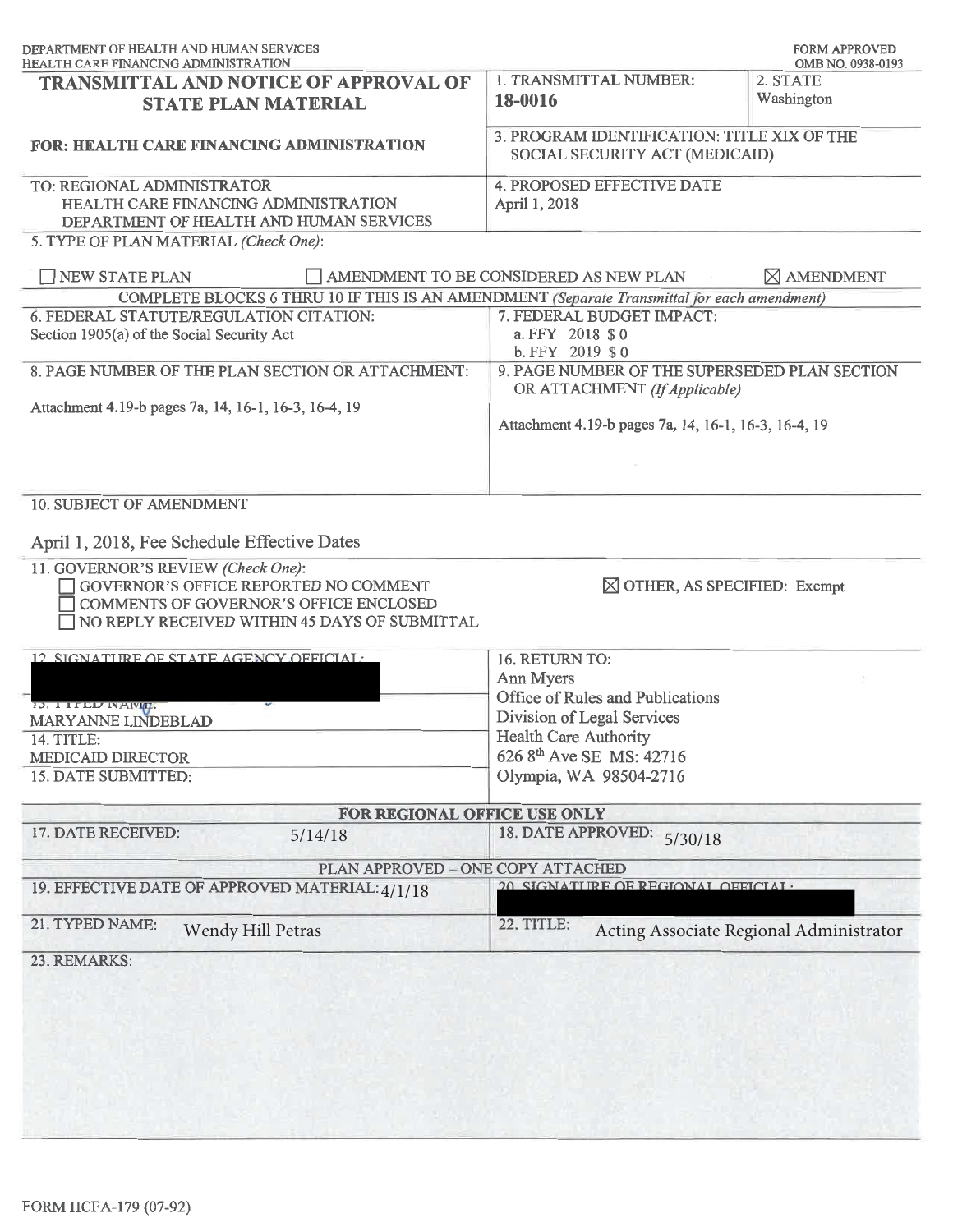STATE: WASHINGTON

#### **POLICY AND METHODS USED IN ESTABLISHING PAYMENT RATES FOR EACH OF THE OTHER TYPES OF CARE OR SERVICE LISTED IN SECTION 1905(A) OF THE ACT THAT IS INCLUDED IN THE PROGRAM UNDER THE PLAN (cont)**

 $\_$  , and the set of the set of the set of the set of the set of the set of the set of the set of the set of the set of the set of the set of the set of the set of the set of the set of the set of the set of the set of th

III. Physicians Services (cont)

- F. Critical Care
	- 1. More than one physician may be reimbursed if the services are distinctly separate services (i.e., involve multiple organ systems (unrelated diagnosis)).
	- 2. In the emergency room, only one physician is reimbursed.
	- 3. For inpatient critical care, only the attending physician(s) who assume(s) responsibility for care of the client during a life threatening episode is/are reimbursed.
	- 4. Maximum allowable fees are established and updated using the Resource Based Relative Value Scale (RBRVS) methodology as adopted in the Medicare Fee Schedule Data Base (MFSDB). In this methodology, under WAC 182-531-1850, the agency uses CMS-established relative value units (RVU) multiplied by both the Geographic Practice Cost Indices (GPCI) for Washington State (supplied by the Federal Register) and the conversion factors specific to Washington. The agency's conversion factor that is annually adjusted based on utilization and budget neutrality from year-to-year. For the current conversion factor, and further description, see Supplement 3 to Attachment 4.19-B.
	- 5. Except as otherwise noted in the plan, fee schedule rates are the same for both governmental and private providers of critical care services.
- G. Early Elective Deliveries
	- 1. An early elective delivery is any non-medically necessary induction or cesarean section before 39 weeks of gestation. 39 weeks of gestation is greater than 38 weeks and 6 days.
	- 2. Effective for dates of admission on and after January 1, 2016, the state does not pay for an early elective delivery unless it is medically necessary.

 $\mathcal{L}_\text{max} = \mathcal{L}_\text{max} = \mathcal{L}_\text{max} = \mathcal{L}_\text{max} = \mathcal{L}_\text{max} = \mathcal{L}_\text{max} = \mathcal{L}_\text{max} = \mathcal{L}_\text{max} = \mathcal{L}_\text{max} = \mathcal{L}_\text{max} = \mathcal{L}_\text{max} = \mathcal{L}_\text{max} = \mathcal{L}_\text{max} = \mathcal{L}_\text{max} = \mathcal{L}_\text{max} = \mathcal{L}_\text{max} = \mathcal{L}_\text{max} = \mathcal{L}_\text{max} = \mathcal{$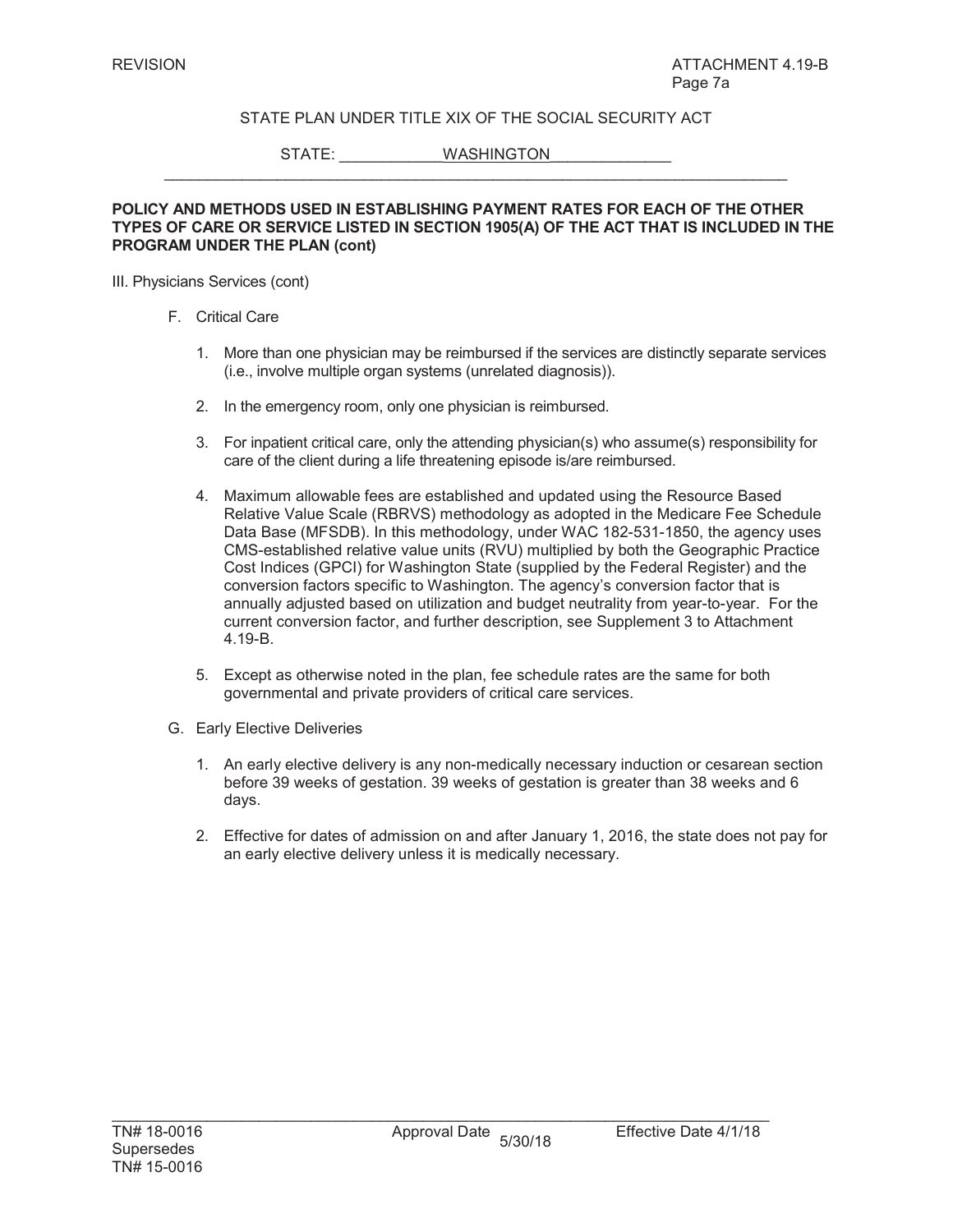$\_$  , and the set of the set of the set of the set of the set of the set of the set of the set of the set of the set of the set of the set of the set of the set of the set of the set of the set of the set of the set of th

STATE: WASHINGTON

#### **POLICY AND METHODS USED IN ESTABLISHING PAYMENT RATES FOR EACH OF THE OTHER TYPES OF CARE OR SERVICE LISTED IN SECTION 1905 (A) OF THE ACT THAT IS INCLUDED IN THE PROGRAM UNDER THE PLAN (cont.)**

- VI. Dental Services and Dentures
	- A. The Medicaid agency pays directly to the specific provider the lesser of the usual and customary charge or a fee based on an agency fee schedule for dentures and dental services that are provided within their specific scope of practice by dentists, dental hygienists, and denturists throughout the state. There are no geographical or other variations in the fee schedule.
	- B. The usual and customary charge is defined as that fee usually charged for a given service by an individual dentist, dental hygienist, or denturist to private patients (e.g., that provider's usual fee) and which fee is within the range of usual fees charged by dentists, dental hygienists, or denturists of similar training and experience.
	- C. Except as otherwise noted in the plan, fee schedule rates are the same for both governmental and private providers of dentures, dental services and dental hygiene.

See 4.19-B I, General, #G for the agency's website where the fee schedules are published.

The agency's fee schedule rate was set as of April 1, 2018, and is effective for services provided on or after that date.

Back to TOC

 $\mathcal{L}_\text{max} = \mathcal{L}_\text{max} = \mathcal{L}_\text{max} = \mathcal{L}_\text{max} = \mathcal{L}_\text{max} = \mathcal{L}_\text{max} = \mathcal{L}_\text{max} = \mathcal{L}_\text{max} = \mathcal{L}_\text{max} = \mathcal{L}_\text{max} = \mathcal{L}_\text{max} = \mathcal{L}_\text{max} = \mathcal{L}_\text{max} = \mathcal{L}_\text{max} = \mathcal{L}_\text{max} = \mathcal{L}_\text{max} = \mathcal{L}_\text{max} = \mathcal{L}_\text{max} = \mathcal{$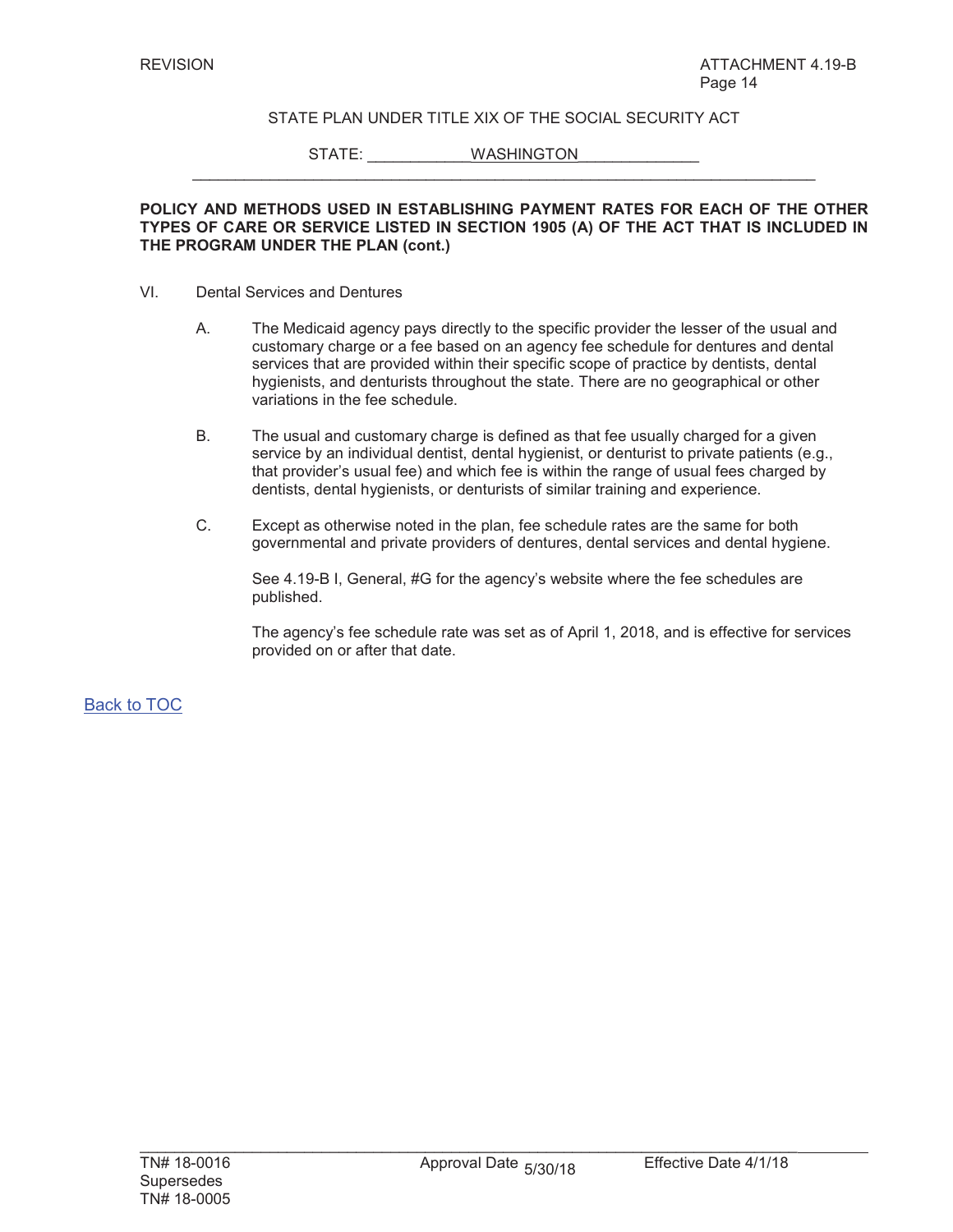State WASHINGTON

VIII. Institutional Services (cont)

- A. Outpatient hospital services (cont)
	- iii. Uses the wage index information established and published by the Centers for Medicare and Medicaid Services (CMS) at the time the OPPS rates are set for the upcoming year. Wage index information reflects labor costs in the cost-based statistical area (CBSA) where a hospital is located.
	- iv. Calculates the hospital-specific graduate medical education (GME) by dividing the direct GME cost reported on worksheet B, part 1, of the CMS cost report by the adjusted total costs from the CMS cost report.
	- v. Uses the EAPG software to determine the following discounts:
		- Multiple Surgery/Significant Procedure 50%
		- $\bullet$  Bilateral Pricing 150%
		- x Repeat Ancillary Procedures 50%
		- x Terminated Procedures 50%
	- vi. Establishes a policy adjustor of 1.35 for services to clients age 17 and under, and establishes a policy adjustor of 1.10 for chemotherapy and combined chemotherapy/pharmacotherapy groups. These policy adjustors are not exclusive.

The statewide standardized conversion factor and all hospital-specific adjustments are effective April 1, 2018. See 4.19-B, I, General, #G for the agency's website where the fee schedule and conversion factors are published.

- c. Effective for dates of admission on or after July 1, 2013, supplemental payments will be paid for outpatient Medicaid services not to exceed the upper payment limit as determined by the available federal financial participation for fee-for-service claims. The supplemental payment is based on the distribution amount mandated by the legislature to the following hospital categories as defined in RCW 74.60.010:
	- Prospective Payment hospitals other than psychiatric or rehabilitation hospitals
	- Psychiatric hospitals
	- **Rehabilitation hospitals**
	- Border hospitals.

For hospitals designated as prospective payment system (PPS) hospitals, \$60,000,000 per state fiscal year. For hospitals designated as out-of-state border area hospitals, \$500,000 per state fiscal year.

The payment is calculated by applying the Medicaid fee-for-service rates in effect on July 1, 2009, to each hospital's Medicaid and CHIP outpatient fee-for-service claims and Medicaid and CHIP managed care encounter data for the base year as defined in RCW 74.60.010. This sum is divided by the aggregate total of all hospitals within each category to determine the individual hospital pro rata share percentage. The individual hospital payment is the pro rata percentage multiplied by the amount mandated to be distributed by the Legislature within each hospital category.

The payment will be made quarterly, by dividing the total annual disbursement amount by four (4) to calculate the quarterly amount.

 $\mathcal{L}_\mathcal{L} = \{ \mathcal{L}_\mathcal{L} = \{ \mathcal{L}_\mathcal{L} = \{ \mathcal{L}_\mathcal{L} = \{ \mathcal{L}_\mathcal{L} = \{ \mathcal{L}_\mathcal{L} = \{ \mathcal{L}_\mathcal{L} = \{ \mathcal{L}_\mathcal{L} = \{ \mathcal{L}_\mathcal{L} = \{ \mathcal{L}_\mathcal{L} = \{ \mathcal{L}_\mathcal{L} = \{ \mathcal{L}_\mathcal{L} = \{ \mathcal{L}_\mathcal{L} = \{ \mathcal{L}_\mathcal{L} = \{ \mathcal{L}_\mathcal{$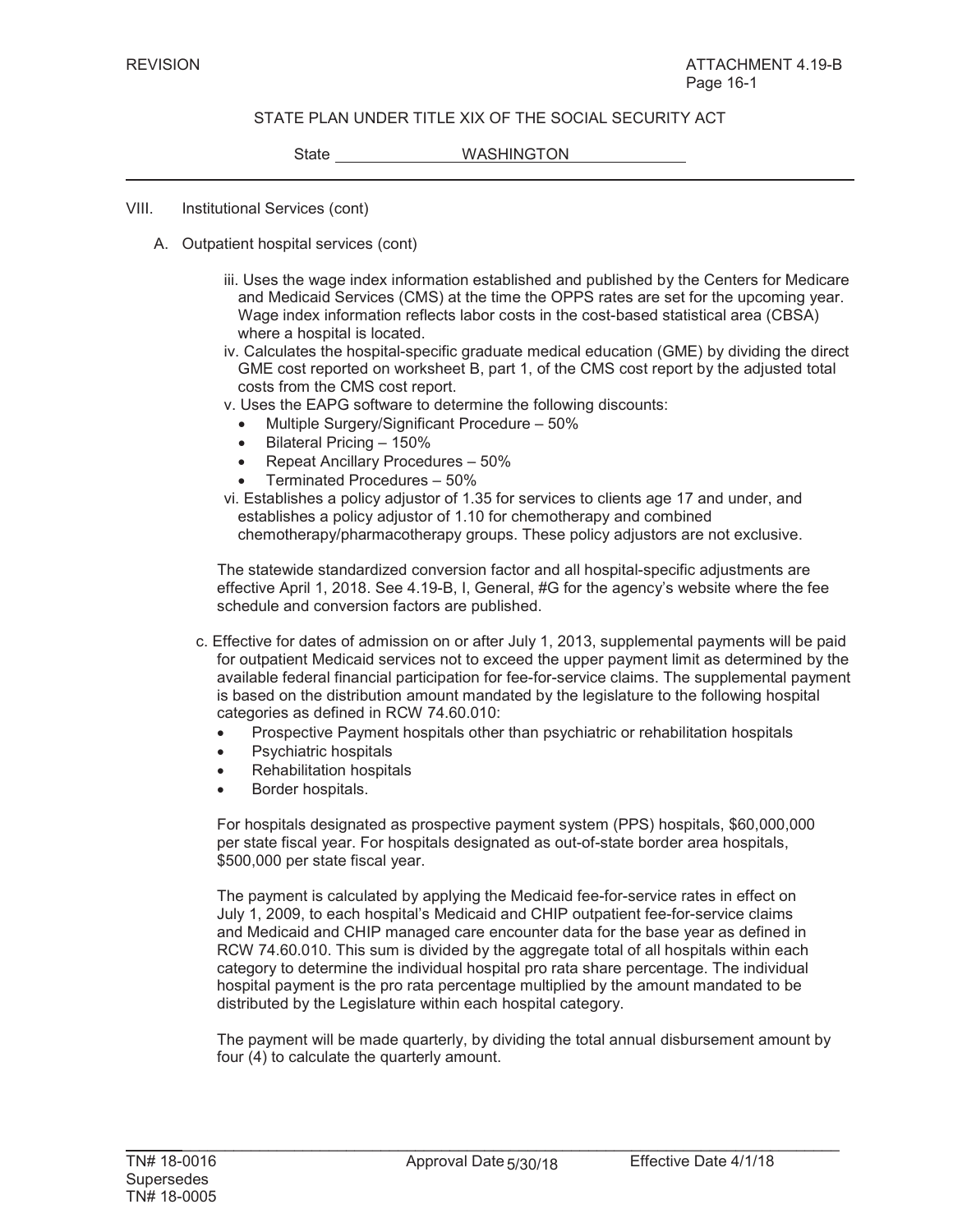State WASHINGTON

### VIII. Institutional Services (cont)

- A. Outpatient hospital services (cont)
	- 2. Fee Schedule

For non-CAH hospitals and covered services not paid using the OPPS, or the "hospital outpatient rate", the agency pays the lesser of the usual and customary charge, or a fee based on an agency fee schedule for covered procedures*.*

Services paid using the agency's fee schedule include, but are not limited to, physical therapy, occupational therapy, speech/language therapy, corneal transplants, and other hospital services as identified and published by the agency.

Except as otherwise noted in the plan, fee schedule rates are the same for both governmental and private providers of outpatient hospital services. The agency's outpatient fee schedule is effective for services provided on and after April 1, 2018. The fee schedule is updated quarterly in a budget neutral manner. See 4.19-B, I, General, #G for the agency's website where the fee schedules are published.

Back to TOC

 $\mathcal{L}_\mathcal{L} = \{ \mathcal{L}_\mathcal{L} = \{ \mathcal{L}_\mathcal{L} = \{ \mathcal{L}_\mathcal{L} = \{ \mathcal{L}_\mathcal{L} = \{ \mathcal{L}_\mathcal{L} = \{ \mathcal{L}_\mathcal{L} = \{ \mathcal{L}_\mathcal{L} = \{ \mathcal{L}_\mathcal{L} = \{ \mathcal{L}_\mathcal{L} = \{ \mathcal{L}_\mathcal{L} = \{ \mathcal{L}_\mathcal{L} = \{ \mathcal{L}_\mathcal{L} = \{ \mathcal{L}_\mathcal{L} = \{ \mathcal{L}_\mathcal{$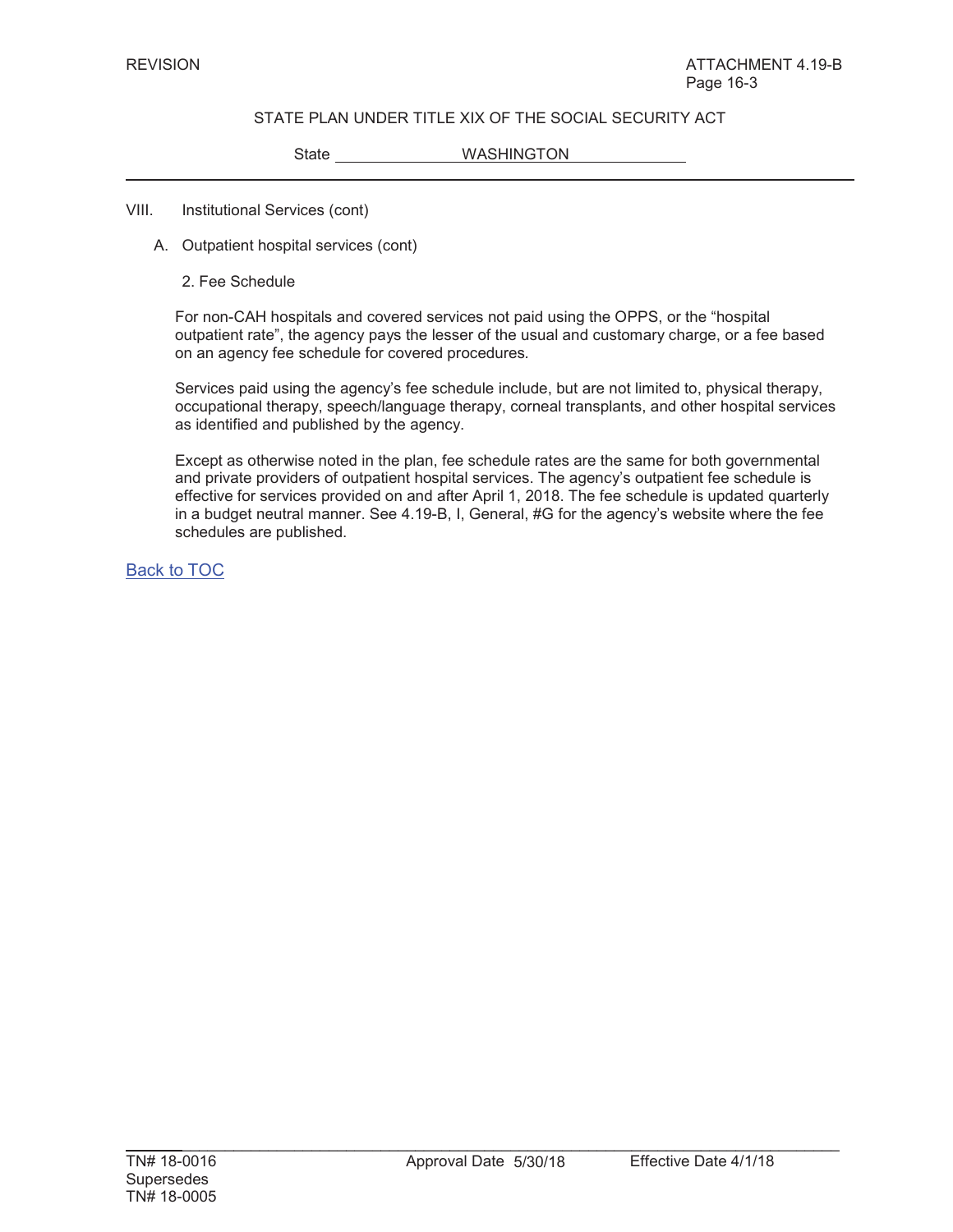State WASHINGTON

#### VII. Institutional Services (cont)

- A. Outpatient hospital services (cont)
	- 3. Hospital Outpatient Rate

The "hospital outpatient rate" is a hospital-specific rate having as its base the hospital's inpatient ratio of costs-to-charges (RCC) adjusted by an outpatient adjustment factor that factors annual cost and charge level changes into the rate. The "hospital outpatient rate" is used to reimburse under OPPS as explained earlier in this subsection, or for non-CAH hospitals exempt from the agency's OPPS, for all other covered outpatient services (those not mentioned in the previous paragraphs as covered by fee schedule) on the hospital's outpatient claim.

Except as otherwise noted in the plan, fee schedule rates are the same for both governmental and private providers of outpatient hospital services. The agency's outpatient fee schedule is effective for services provided on and after April 1, 2018. See 4.19-B, I, General, #G for the agency's website where the fee schedules are published.

 $\mathcal{L}_\text{max}$  , and the set of the set of the set of the set of the set of the set of the set of the set of the set of the set of the set of the set of the set of the set of the set of the set of the set of the set of the